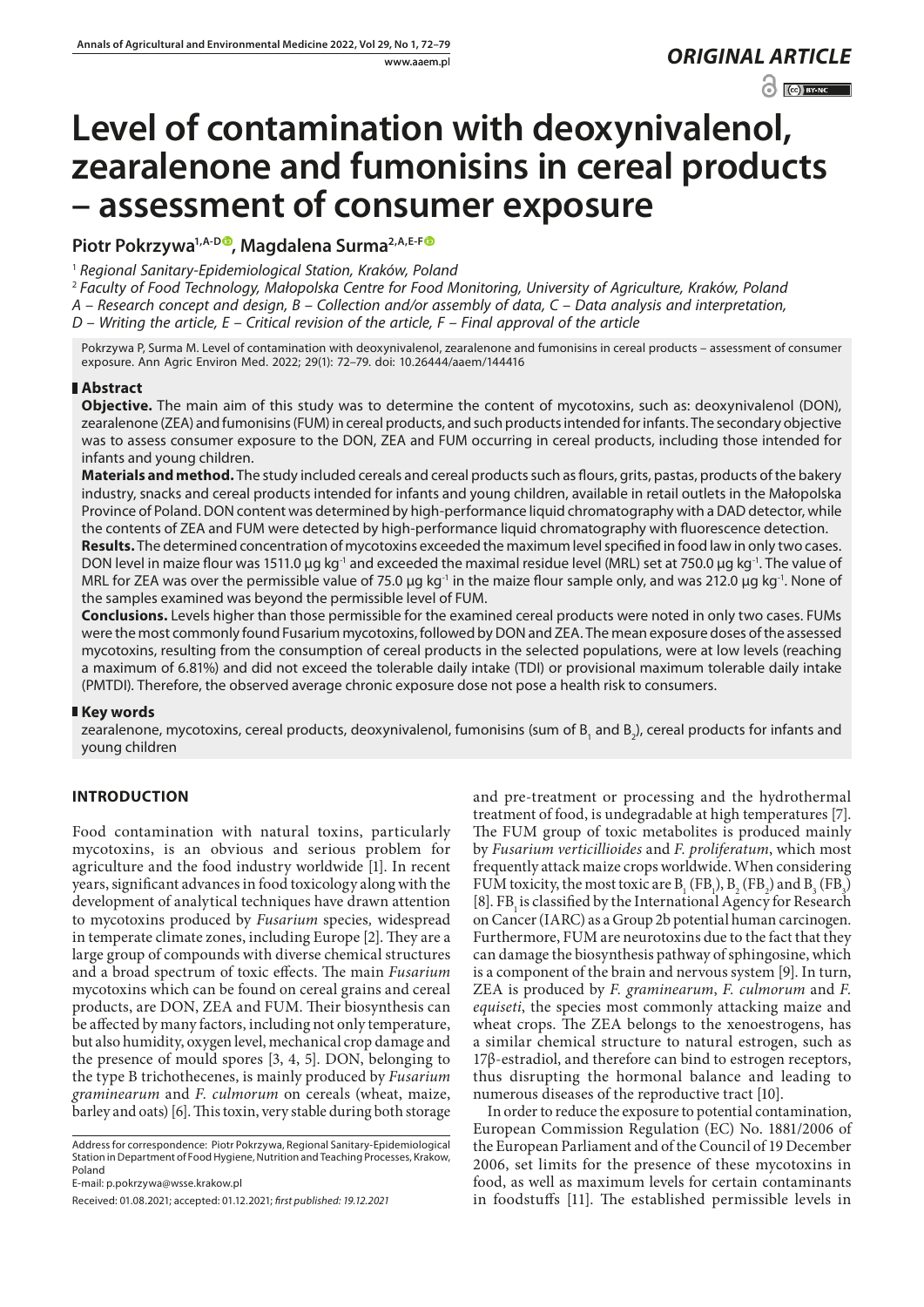Piotr Pokrzywa, Magdalena Surma, Level of contamination with deoxynivalenol, zearalenone and fumonisins in cereal products – assessment of consumer exposure

foodstuffs were: for DON, between 200  $\mu$ g kg<sup>-1</sup> (food for infants and young children) and  $1,750 \mu$ g kg<sup>-1</sup> (unprocessed maize); for ZEA, between 20  $\mu$ g kg<sup>-1</sup> (food for infants and young children) and 400 μg kg-1 (refined maize oil); and for FUM, between 200  $\mu$ g kg<sup>-1</sup> (food for and infants and young children and 4,000 μg  $kg<sup>1</sup>$  (unprocessed maize). The Joint FAO/WHO Expert Committee on Food Additives (JECFA) set a provisional maximum tolerable daily intake (PMTDI) of 1.0 μg kg-1 body weight (b.w.) per day for DON, and a PMTDI of 2.0  $\mu$ g kg<sup>-1</sup> b. w. per day for FB<sub>1</sub>, FB<sub>2</sub>, and FB<sub>3</sub>, occurring alone or in combination. The TDI for ZEA was set at 0.25  $\mu$ g kg<sup>-1</sup> b. w. per day [12]. There are no current literature data on the presence of these toxins in cereal products and in such products intended for infants and young children, available in retail in Poland.

## **OBJECTIVE**

The main aim of this study was to determine the level of selected *Fusarium* mycotoxins, i.e. DON, ZEA and FUM (expressed as the sum of  $FB_1$  and  $FB_2$ ) in various types of cereal products. The second aim was to assess consumer exposure risk resulting from the intake of DON, ZEA and FUM from cereal products and these products intended for infants and young children.

## **MATERIALS AND METHOD**

The experimental material consisted of cereals and cereal products, including flours, grits, pastas, products of the bakery industry, snacks and cereal products intended for infants and young children, available in retail out; lets in the Małopolska Province of Poland in 2016–2020. A total of 831 samples were examined in triplicate, which produced 2,493 analytical results.In 2016, 182 samples were examined, including: 83 for DON, 75 for ZEA, and 24 for FUM. In the subsequent years, these values were, respectively: 192 (DON – 86, ZEA – 82, and FUM – 24); 142 (DON – 75, ZEA – 48, and FUM – 19); 187 (DON – 82, ZEA – 82, and FUM – 23); and 128 (DON – 68, ZEA – 45, and FUM – 15). The samples, collected by inspectors of sanitary and epidemiological stations in the Małopolska Province according to the principles defined in European Commission Regulation (EC) 401/2006 [13], were examined for contamination levels of DON, ZEA and FUM. The DON content was determined by high-performance liquid chromatography with a DAD detector (HPLC-DAD), while the contents of ZEA and FUM were detected by high-performance liquid chromatography with fluorescence detection (HPLC-FLD). Table 1 presents the parameters of the analysis for the examined groups of food products, corresponding to the specific method.

# **DETERMINATION OF DON CONTENT**

#### **Sample preparation procedure**

**Cereal products for adults, infants and young children**. 25 g of a homogeneous sample, 8 g of polyethylene glycol and 200 ml of deionized water, were mixed at high speed for about 2 min using a laboratory mixer. The extract was filtered through a filter paper and the filtrate collected in **Table 1.** Performance parameters according to mycotoxins and food products

| <b>Toxins</b>       | Food products                                       | Method         | LOD<br>$(\mu q/kg)$ | LOO<br>$(\mu q/kg)$ | Recovery<br>(9/6) |
|---------------------|-----------------------------------------------------|----------------|---------------------|---------------------|-------------------|
| Deoxy-<br>nivalenol | Cereal-based food<br>products                       | HPLC-          | 50                  | 100                 | 89                |
|                     | Cereal-based food for<br>infants and young children | <b>DAD</b>     | 20                  | 40                  | 80                |
| Fumo-<br>nisins     | Cereal-based<br>food products                       | <b>HPLC-FL</b> | 75                  | 150                 | 88                |
|                     | Cereal-based food for<br>infants and young children |                | 75                  | 150                 | 88                |
| Zearale-<br>none    | Cereal-based<br>food products                       |                | 4.5                 | 15                  | 97                |
|                     | Cereal-based food for<br>infants and young children | <b>HPLC-FL</b> | 4.5                 | 15                  | 97                |

an Erlenmeyer flask. Afterwards, 8 and 20 ml of filtrate for cereal products for adults (CPA).

**Cereal products for adults, infants and young children (CPI).** The cereal products were taken and passed through a DONprep® affinity column at a rate of approx 1 drop per second or by gravity. The column was then washed with 20 ml of phosphate buffer in PBS saline for CPA and 10 ml of PBS for CPI, and air dried for approx. 15 sec. under reduced pressure.

The DON was eluted into a vial by passing 6 and 1.5 ml of methanol through the column at a rate of approx. 1 drop per second for CPA and CPI, resectivelly. The residue was removed by passing air through the column, and the eluate evaporated to dryness under a stream of nitrogen at 60 °C. The residue was dissolved with 15% methanol solution to a volume of 1 ml. The eluate thus obtained was subjected to chromatographic analysis.

**Apparatus.** DON quantification was carried out using a Varian liquid chromatograph (model ProStar 335), equipped with a DAD detector. Analysis conditions: mobile phase – methanol: water (15:85, v/v); column operating temperature: 25 °C; flow rate: 1 ml min**-1**; injection volume: 100 μl, detector wavelength  $\lambda$  = 220 nm. Separations were carried out on a Gemini NX 5u C18 110A column (250×4.6mm; 4µm). The detector collected a spectrum from 220 nm to 310 nm and monitors at 220 nm.

Calibration solutions were prepared from the DON stock standard solution in 2 ml flasks by replenishing the flasks with 9.5% methanol solution. The DON concentrations of the solutions were, respectively: 0.1; 0.2; 0.5; 0.75; 1, and  $2.0 \mu g$  ml<sup>-1</sup>.

## **DETERMINATION OF ZEA CONTENT**

**Sample preparation procedure.** 25 g of homogeneous sample and 125 ml of acetonitrile: water (75:25, v/v) mixture were mixed at high speed for approx. 2 min in a homogenizer. The extract was filtered through a filter paper and the filtrate obtained was collected in an Erlenmeyer flask. Then, 20 ml of filtrate was taken, to which 80 ml of PBS was added and the pH adjusted to 7.4 (with 0.1 M NaOH solution), prior to purification on the column. Afterwards, 25 ml of the diluted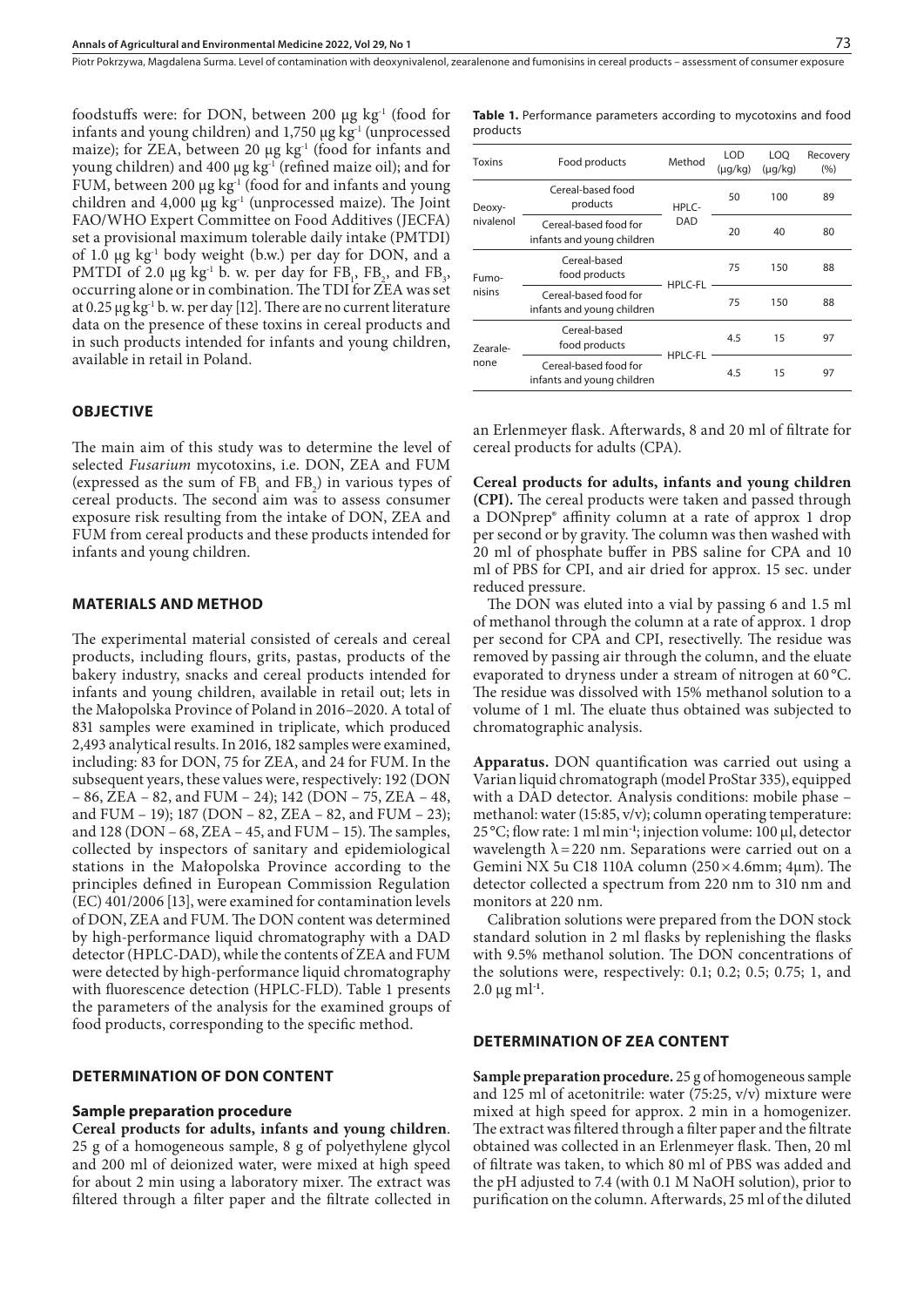and mixed extract was passed through an EASI-EXTRACT® ZEARALENONE immune affinity column at approximately 5 ml min**-1**. The column was then washed with 20 ml of PBS (at a rate of approx 5 ml min**-1**) and dried by applying a slight vacuum for approx. 15 sec.

ZEA was eluted into a vial by passing 1.5 ml of 100% acetonitrile through the column. The column was then washed with 1.5 ml of water for HPLC. The eluate collected (3 ml) by the method was subjected to chromatographic analysis (HPLC-DAD).

**Apparatus.** The ZEA quantification was performed using a SHIMADZU RF 20Axs liquid chromatograph with a FLD fluorescence detector. The following analytical conditions were applied: mobile phase composition: methanol:water  $(80:20, v/v)$  solution, column operating temperature – 35 °C, flow rate – ml min**-1**, injection volume – 20 μl, excitation wavelength  $\lambda = 274$  nm, emission wavelength  $\lambda = 455$  nm. The analytical column C18 Nucleosil 100–3 Protect I (150mm×4.6mm) and variable length fluorescence detector were used.

From the ZEA stock standard solution, calibration solutions were prepared by filling flasks (10 ml) with methanol-water solution. The ZEA concentrations in these solutions were as follows: 5, 10, 20, 40, 80, 120 and 200 ng ml**-1**.

#### **DETERMINATION OF FUM CONTENT**

**Sample preparation procedure.** 25 g of a well-ground homogeneous sample was mixed with 100 ml of the acetonitrile:methanol:water (25:25:50, v/v/v) mixture. Then, 2.5 g of sodium chloride was added and the whole stirred at high speed in a homogenizer for approx. 2 min. The extract was filtered through a filter paper into an Erlenmayer flask. Afterwards, 10 ml of the filtrate was taken, diluted with 40 ml of PBS (pH 7.4), mixed and filtered through a glass fibre filter. Using an adapter and syringe, 20 ml of the diluted extract (equivalent to 1.0 g of the sample) was passed through a Fumoniprep affinity column (placed in the SPE kit) at a rate of approx. 5 ml min-1. The column was washed with 10 ml of PBS at a rate of approx. 5 ml min-1 and then dried under slight vacuum for about 15 sec. FUM were eluted into a vial by passing 1.5 ml of 100% methanol through the column. During methanol passage through the column, back-suction was applied 3 times to completely denature antibodies. The residue was removed by passing air through the column, and the column flushed with 1.5 ml of water for HPLC. The collected eluate in a volume of 3 ml was ready for HPLC determination.

**Apparatus.** Quantitative analysis of FUM was performed using a SHIMADZU RF 20Axs liquid chromatograph with the FLD fluorescence detector. The conditions applied were: mobile phase – methanol:phosphate buffer; column operating temperature – 35°C, flow rate – 0.9 ml min**-1**, injection volume – 20 μl, excitation wavelength  $\lambda$  = 335 nm, and emission wavelength  $\lambda$  = 440 nm. Analysis was conducted on a C18 Kinetex 2.6  $\mu$ m, 100 mm × 4.6 mm analytical column. From the stock standard solution of fumonisin  $B_1$  and  $B_2$ , calibration solutions were prepared by filling the flasks  $(2 \text{ ml})$ with acetonitrile-water mixture. The FUM concentrations of the solutions were respectively: 50, 100, 200, 400, 500 and 1000 ng ml**-1**.

**Chemicals.** Methanol, polyethylene glycol, acetonitrile, phosphate buffer, 0.1 M sodium hydroxide solution, phthalaldehyde, thiofluor, 5% o-phosphoric acid, 0.1 M borax solution, and 0.1 M sodium dihydrogen phosphate solution, were purchased from Sigma-Aldrich (Poznań, Poland). Ochraprep® immunoaffinity columns (IAC) were provided by 'FABIMEX' Więcek Sp. j. Phosphate buffer in saline (PBS) was prepared as follows: 8.0 g NaCl, 1.2 g sodium hydrogen phosphate, 0.2 g potassium dihydrogen phosphate, and 0.2 g KCl were dissolved in 990 ml of water. The pH was then adjusted to 7.4 with 0.1 M sodium hydroxide solution, and the whole was made up to 1,000 ml with water.

Preparation of the mobile phase: developing phase – 154 ml of methanol, 46 ml of sodium dihydrogen phosphate, and 16.8 ml of o-phosphoric acid were poured into a flask, mixed, filtered, and degassed using an ultrasonic scrubber. In the pre-column derivatization phase, 80 mg of phthalaldehyde was dissolved in 2 ml of methanol after which 200 mg of thiofluor was dissolved in 2 ml of borax. The vessel used for thiofluor dissolvation was then rinsed with 2 ml of borax and 6 ml of borax added.

**Dietary exposure assessment. Consumer exposure assessment** resulting from the consumption of cereal products was estimated with regard to the PMTDI (for DON and FUM) and the TDI (for ZEA). The results were expressed as %PMTDI or %TDI. The exposure dose was calculated according to the following formula:

(μg kg<sup>-1</sup> body weight per day) = mycotoxin level (μg kg<sup>-1</sup>)  $\times$ average food intake (kg per person per day)  $\times$  average body weight<sup>-1</sup> (kg<sup>-1</sup> body weight per person).

The maximum contamination values determined for individual mycotoxins, as well as the lower bound (LB) and upper bound (UB) values were used for calculations. These values are applied when the percentage of results below the Limit of Detection (LOD) or Limit of Quantitation (LOQ) is higher than 50%. According to the European Food Safety Authority (EFSA) [14] guidance: at the lower-bound (LB), results below the LOD were replaced by zero and those below the LOQ by the LOD; at the upper-bound (UB) the results below the LOD were replaced by the value of the LOD and those below the LOQ were replaced by the value reported as LOQ.

The middle bound (MB) value was calculated as the difference between UB and LB.

For DON calculations, in wheat flour, the reference product was bread baked from this flour, i.e. mixed bread with 40% proportion of wheat flour. Based on the study by Vidal et al. [15], it was also assumed that the DON content in flour is reduced by 26% during baking. Calculations were based on the average body weight values given for 7 age groups (coded  $A - G$ ), according to the division set by the Nutritional Standards for the Polish population [16]. These groups included: children aged 4–6, body weight – 19 kg (A); children aged 7–9, body weight – 27 kg (B); boys and girls aged 10–12, body weight – 38 kg (C); boys and girls aged 13–15, body weight – 52.5 kg (D); boys and girls aged 16–18, body weight – 61.5 kg (E); men from 19 years, body weight – 70 kg (F); and women from 19 years, body weight – 60 kg (G).

When establishing the average intake of cereal products, the EFSA Comprehensive European Food Consumption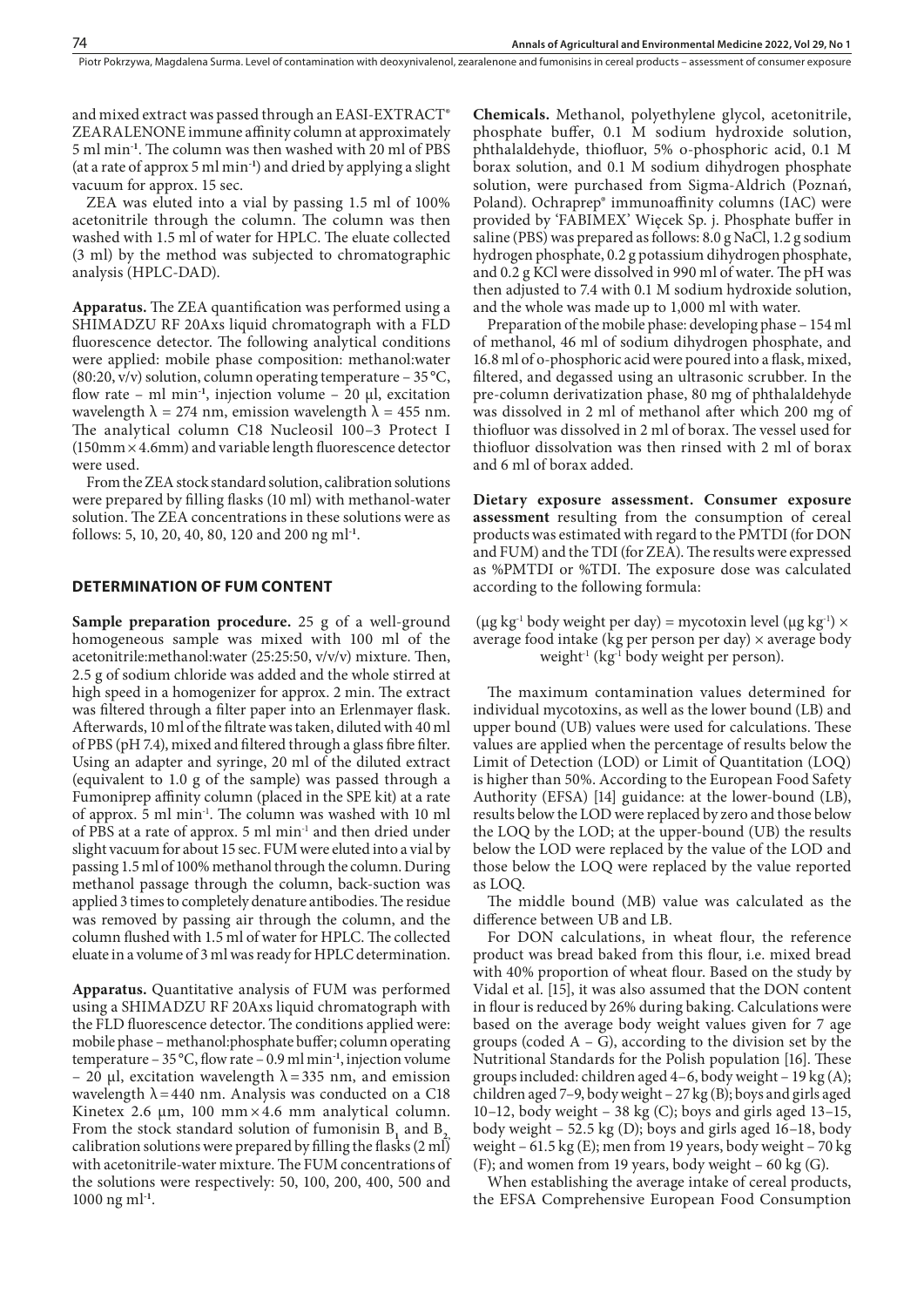Database was used. However, as there is no data in this database on an average intake of cereal products in Poland, this value has been determined on the basis of own survey conducted among 152 people. The questionnaire, which asked for gender and age, also included questions about the consumption of specific cereal products.

**Statistical analysis.** Results were analysed using two-way analysis of variance (ANOVA) at a significance level of  $p<0.05$ . Statistical analysis was performed using Statistica Ver. 10.0 software. The relationship between the type of mycotoxin and the type of product was investigated. The analysis concerned products in which all 3 toxins were determined. These were: breakfast cereals, maize flour and cereal products intended for infants and young children.

#### **RESULTS AND DISCUSSION**

A total of 831 samples were analysed: 394 for DON, 332 for ZEA and 105 for FUM. The percentage of positive samples was 10.2%, 2.1% and 13.3%, respectively. The mean DON values for individual products ranged from 114.6 μg kg- $1-463.9$  μg kg $1$  (Tab. 2). Of the examined assortment of cereal products, this toxin was most often found in maize flour (33.3%), pasta (31.0%), bread and bakery products (25.0%) and in wheat flour (12.0%).

In only one case, maize flour, the DON content exceeded the maximum level specified in the regulations – 511  $\mu$ g kg<sup>-1</sup>. This toxin was not found in cereal products or bran samples intended for infants and young children.

Studies by Dobosz et al. [17] on the level of the DON, ZEA and FUM in flours available in retail in the Silesian Province in Poland, showed lower DON contaminations of wheat flour, ranging from 73-472 μg kg<sup>-1</sup>, mean value – 31 μg kg<sup>-1</sup>. The contamination of maize flour ranged from 85–876 μg kg<sup>-1</sup>,

| Table 3. The content of ZEA in analyzed samples |
|-------------------------------------------------|
|-------------------------------------------------|

mean value - 335 μg kg<sup>-1</sup>. Higher DON contamination levels were reported by Mruczyk et al. [18] in flour from western Poland. The values ranged from  $146-646 \mu$ g kg<sup>-1</sup>, averaging 336.3  $\mu$ g kg<sup>-1</sup>. On the other hand, even higher contamination with this toxin were determined by Darsanaki et al. [19] in flour originating from Iran, where DON was detected at the average level of 630.5 μg kg<sup>-1</sup> in 80 of 96 wheat flour samples (83.3%), in which its content ranged from  $23-1270 \mu g kg^{-1}$ .

Higher levels and greater percentages of positive samples have also been noted in many studies conducted in the European Union. In the Czech Republic, DON was found in 16 out of 17 (94%) wheat bread samples examined by Malachova et al. [20], ranging from  $13-350 \mu g kg^{-1}$ . In turn, in Spain, this toxin was found in 21 of 75 (28%) samples at levels ranging from 12.2–147 μg kg<sup>-1</sup>, as reported González-Osnaya et al. [21]. The authors determined this toxin in 47 of 75 (62.7%) pasta samples, but in higher amounts, ranging from 10.9–623 μg kg<sup>-1</sup> However, a study by Golge & Kabak [22] on the prevalence of DON and ZEA in cereals and cereal products in Turkey, proved a mean DON content in pasta amounting to 49.3  $\mu$ g kg<sup>-1</sup>

The least frequently detected toxin was ZEA, which was found in only 7 of 332 samples examined (2.1%) (Tab. 3). Of the cereal products investigated, this toxin was most often found in maize flour (10%), were its maximum permissible level was exceeded. The mean ZEA contents in various cereal products ranged from 17.1 μg kg<sup>-1</sup>-148.2 μg kg<sup>-1</sup>. This toxin was not found in such products as rye flour, bran, pasta, nor in cereal products intended for infants and young children. Sirot et al. [23], who studied consumer exposure to mycotoxins in France, determined lower ZEA contents in the examined products. Contamination levels in bread ranged from 1.5– 5 μg kg<sup>-1</sup>, and in pasta from 1.1–4.1 μg kg<sup>-1</sup>. In turn, Cano-Sancho et al. [24] in their studies on the presence of ZEA in food in Spain, found lower ZEA mean values in maize snacks (5.9 μg kg<sup>-1</sup>), sliced bread (3.7 μg kg<sup>-1</sup>) and pasta (3.8 μg kg<sup>-1</sup>).

| Product                                           | No. positive samples/<br>examined samples (%) | Range<br>$(min-max, \mu g kg^{-1})$ | Mean of positive<br>samples ( $\mu$ g kg <sup>-1</sup> ) | Mean MB<br>$(UB-LB, \mu g kg^{-1})$ | UE ML $(\mu g kg^{-1})$ | The number of<br>samples above MRL |
|---------------------------------------------------|-----------------------------------------------|-------------------------------------|----------------------------------------------------------|-------------------------------------|-------------------------|------------------------------------|
| Wheat flour                                       | 1/50<br>(2)                                   | 29.4                                | 29.4                                                     | 4.6<br>$(5.2 - 0.6)$                | 75                      | $\mathbf 0$                        |
| Rye flour                                         | 0/18                                          | $\overline{\phantom{a}}$            |                                                          | 4.5<br>$(4.5-0)$                    | 75                      | 0                                  |
| Maize flour                                       | 2/20<br>(10)                                  | 84.4-212                            | 148.2                                                    | 4.1<br>$(18.9 - 14.8)$              | 75                      | 1                                  |
| Bran                                              | 0/15                                          |                                     |                                                          | 5.2<br>$(5.2-0)$                    | 75                      | $\mathbf 0$                        |
| Grits                                             | 1/30<br>(3.3)                                 | 27.3                                | 27.3                                                     | 4.4<br>$(5.3 - 0.9)$                | 75                      | $\mathbf 0$                        |
| Pasta                                             | 0/25                                          |                                     |                                                          | 4.5<br>$(4.5-0)$                    | 20                      | $\mathbf 0$                        |
| Bread and bakery products                         | 1/22<br>(4.5)                                 | 25.8                                | 25.8                                                     | 4.3<br>$(5.5 - 1.2)$                | 50                      | 0                                  |
| Cereal snacks                                     | 1/25<br>(4)                                   | 17.1                                | 17.1                                                     | 4<br>$(5-1)$                        | 100                     | $\mathbf 0$                        |
| <b>Breakfast cornflakes</b>                       | 1/37<br>(2.7)                                 | 21.7                                | 21.7                                                     | 4.4<br>$(5-0.6)$                    | 100                     | $\mathbf 0$                        |
| Cereal products for infants and<br>young children | 0/90                                          |                                     |                                                          | 4.5<br>$(4.5-0)$                    | 20                      | $\mathbf 0$                        |

MB (UB-LB): middle bound (upper bound- lower bound). UB - results below LOD were replaced by LOD and results below LOQ by LOQ. LB - results below LOD were replaced by 0 and results below LOQ by LOD.

UE ML European Union maximum level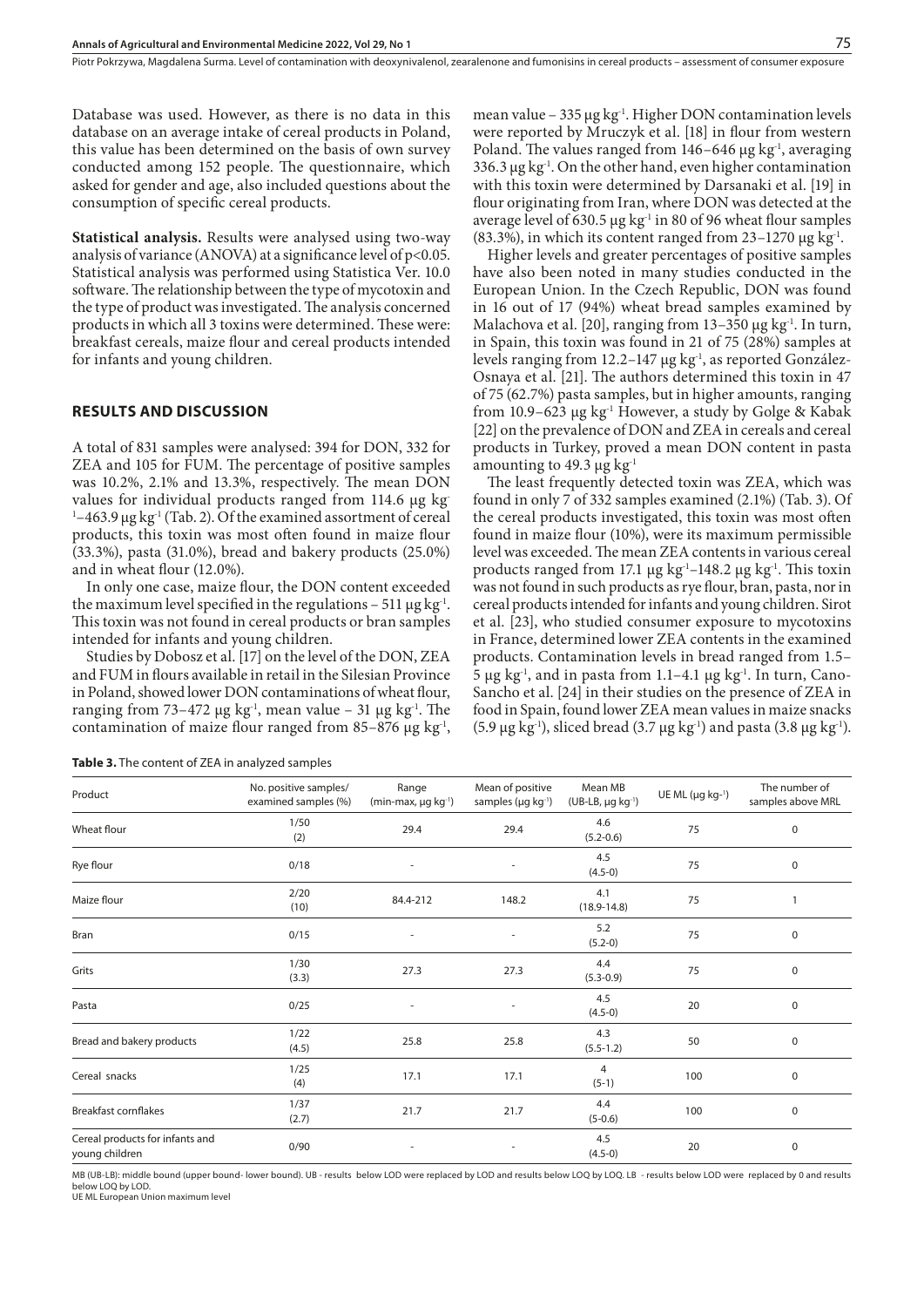Piotr Pokrzywa, Magdalena Surma, Level of contamination with deoxynivalenol, zearalenone and fumonisins in cereal products – assessment of consumer exposure

| Product                                           | No. positive samples/<br>examined samples (%) | Range<br>(min-max, µg kg <sup>-1</sup> ) | Mean of positive<br>samples ( $\mu$ g kg <sup>-1</sup> ) | Mean MB<br>$(UB-LB, \mu g kg^{-1})$ | UE ML ( $\mu$ g kg-1) | The number of<br>samples above MRL |
|---------------------------------------------------|-----------------------------------------------|------------------------------------------|----------------------------------------------------------|-------------------------------------|-----------------------|------------------------------------|
| Wheat flour                                       | 9/75<br>(12)                                  | 110.6-607                                | 345.4                                                    | 45.8<br>$(87.3 - 41.4)$             | 750                   | $\mathbf 0$                        |
| Rye flour                                         | 2/32<br>(6.3)                                 | 138-227                                  | 182.5                                                    | 46.9<br>$(58.3 - 11.4)$             | 750                   | 0                                  |
| Maize flour                                       | 8/24<br>(33.3)                                | 129-1511                                 | 463.9                                                    | 33.3<br>$(188-154.6)$               | 750                   |                                    |
| Bran                                              | 0/17                                          |                                          |                                                          | 50<br>$(50-0)$                      | 750                   | 0                                  |
| Grits                                             | 1/32<br>(3.1)                                 | 122                                      | 122                                                      | 50<br>$(53.8 - 3.8)$                | 750                   | 0                                  |
| Pasta                                             | 9/29<br>(31)                                  | 105.6-297                                | 168.8                                                    | 34.5<br>$(86.9 - 34.5)$             | 750                   | $\mathbf 0$                        |
| Bread and bakery products                         | 6/24<br>(25)                                  | 105.9-127                                | 114.6                                                    | 39.6<br>$(68.2 - 28.6)$             | 500                   | $\mathbf 0$                        |
| Cereal snacks                                     | 3/30<br>(10)                                  | 289-467.8                                | 379.9                                                    | 45<br>$(83 - 38)$                   | 500                   | 0                                  |
| <b>Breakfast cornflakes</b>                       | 2/38<br>(5.3)                                 | 110.8-279                                | 194.9                                                    | 47.4<br>$(57.6 - 10.3)$             | 500                   | $\mathbf 0$                        |
| Cereal products for infants and<br>young children | 0/93                                          |                                          |                                                          | 20.2<br>$(20.2 - 0)$                | 200                   | 0                                  |

**Table 2.** The content of DON in analyzed samples

MB (UB-LB): middle bound (upper bound- lower bound). UB - results below LOD were replaced by LOD and results below LOQ by LOQ. LB - results below LOD were replaced by 0 and results below LOQ by LOD.

UE ML European Union maximum level

Studies by Ostry et al. [25] concerning the exposure of Czech consumers to mycotoxins, showed lower ZEA level for wheat flour (0.76  $\mu$ g kg<sup>-1</sup>) and pasta (0.57  $\mu$ g kg<sup>-1</sup>). According to Juan et al. [26], there was no this toxin in foods intended for infants and young children.

FUM were detected in 14 of 105 samples, i.e. 13.3% (Tab. 4). The toxin was most often found in the samples of maize flour 25%, maize grits 22.2%, breakfast cornflakes 20%, and maize snacks 10%. The mean ZEA values ranged from 161.2 μg kg<sup>-1</sup>-202.4 μg kg<sup>-1</sup>. No FUM was found in cereal products intended for infants and young children.

The levels of FUM contamination determined by Kowalska et al. [27] in breakfast cornflakes in Poland, were lower and ranged from 28-132 μg kg<sup>-1</sup>, the average value - 75 μg kg<sup>-1</sup>. Sirot [23] also reported FUM contents within the range 1.7–8.5 μg kg-1. In turn, FUM levels detected in popcorn by Martins et al. [28] were higher, ranging from 89–1,170 μg kg-1 (FB<sub>1</sub>) and 57-211  $\mu$ g kg<sup>-1</sup> (FB<sub>2</sub>) in 88.2% of the examined

samples. Higher levels were also determined by Cano-Sancho et al. [29] in cornflakes: in 28 of 72 samples (39%), the authors found the average level of FUM to be 78.9  $\mu$ g kg<sup>-1</sup>. According to Galbenu et al. [30], FUM were present in 50% of cornflake samples (2/4) at an average level of 30.5  $\mu$ g kg<sup>-1</sup>. In turn, Martins et al. [28] showed FUM contamination in 7 of 30 samples of infant food (23.3%) at the average level of  $36.4 \mu g kg^{-1}$ .

Analysis of variance between the type of mycotoxin and the type of product showed a statistically significant difference  $(p < 0.05)$  in the concentrations of DON, ZEA and FUM in the same products (breakfast cereals, maize flour, cereal products for infants and young children). Significant differences ( $p$ <0.05) were also observed between different products and mycotoxin concentrations (DON, ZEA and FUM).

Based on the results obtained, consumer risk assessment, resulting from the consumption of cereal products, was

| <b>Table 4.</b> The content of FUM (sum of $B_1$ and $B_2$ ) in analyzed samples |  |  |  |
|----------------------------------------------------------------------------------|--|--|--|
|----------------------------------------------------------------------------------|--|--|--|

| Product                                           | No. positive samples/<br>examined samples (%) | Range<br>$(min-max, \mu q kq^{-1})$ | Mean of positive<br>samples (µg kg <sup>-1</sup> ) | Mean MB<br>$(UB-LB, \mu q kq^{-1})$ | UE ML ( $\mu$ g kg-1) | The number of<br>samples above MRL |  |
|---------------------------------------------------|-----------------------------------------------|-------------------------------------|----------------------------------------------------|-------------------------------------|-----------------------|------------------------------------|--|
| Breakfast cornflakes                              | 7/35<br>(20)                                  | 151.0-201.8                         | 161.2                                              | 62.1<br>$(94.3 - 32.2)$             | 800                   | $\mathbf 0$                        |  |
| Maize snacks                                      | 2/20<br>(10.0)                                | 151.2-188.3                         | 169.8                                              | 67.5<br>$(84.5 - 17.0)$             | 800                   | $\mathbf 0$                        |  |
| Maize grits                                       | 2/9<br>(22.2)                                 | 152.6-155.1                         | 153.9                                              | 52.5<br>$(83.4 - 30.8)$             | 1000                  | $\mathbf 0$                        |  |
| Maize flour                                       | 3/12<br>(25)                                  | 160.8-216.4                         | 202.4                                              | 37.5 (88.1-50.6)                    | 1000                  | $\mathbf 0$                        |  |
| Cereal products for infants and<br>young children | 0/29                                          |                                     |                                                    | 75.0<br>$(75-0)$                    | 200                   | $\mathbf 0$                        |  |
|                                                   |                                               |                                     |                                                    |                                     |                       |                                    |  |

MB (UB-LB): middle bound (upper bound- lower bound). UB - results below LOD were replaced by LOD and results below LOQ by LOQ. LB - results below LOD were replaced by 0 and results below LOQ by LOD.

UE ML European Union maximum level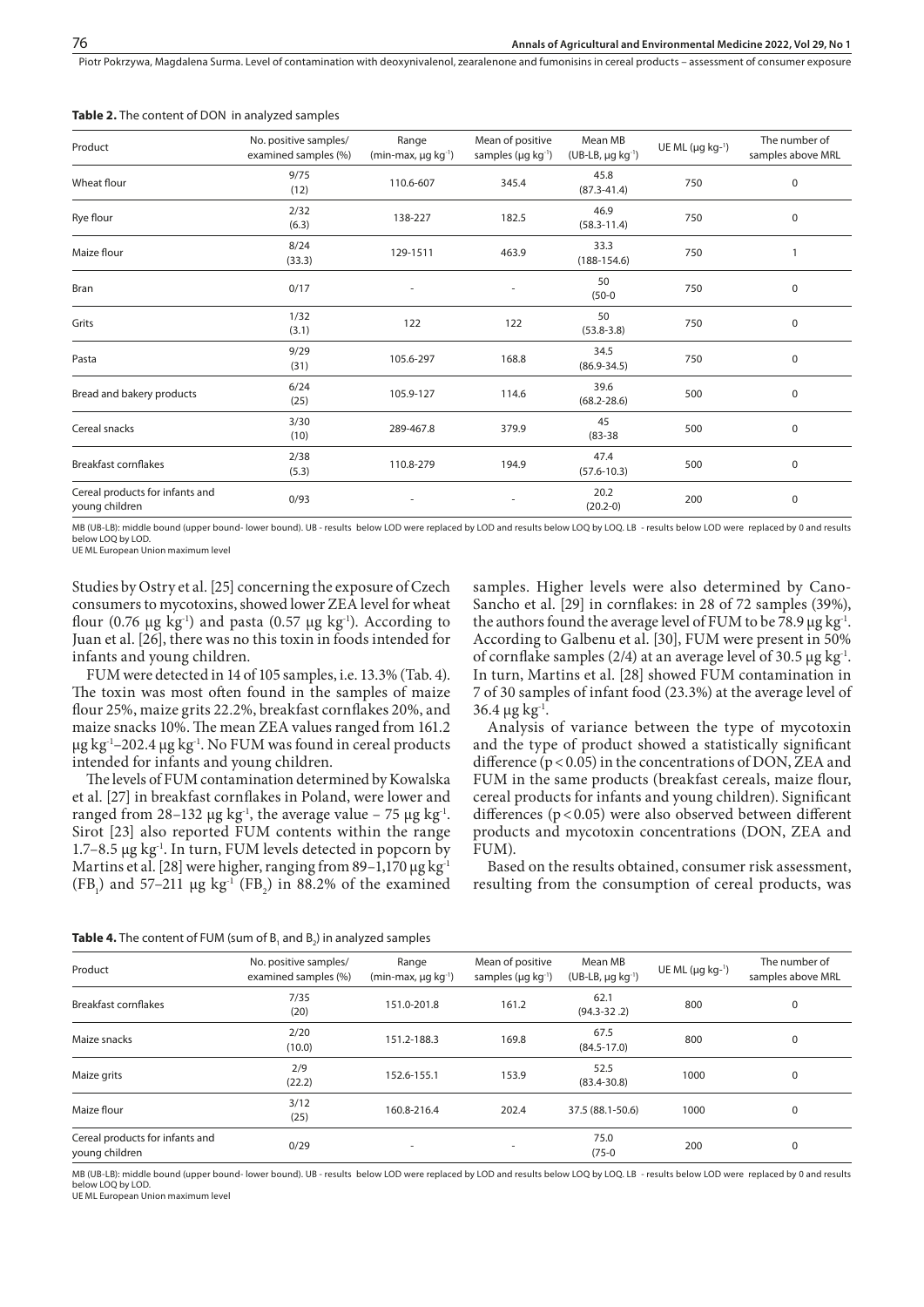conducted with regard to the PMTDI or TDI value. Calculations were performed for the cereal products in which the investigated toxins were most frequently detected. For DON calculation these were: wheat flour, pasta, breakfast cornflakes, and bakery products; for FUM: maize flour, maize grit, and breakfast cornflakes; and for ZEA: corn flour. With regard to ZEA, the analysis was extended to cereal products with the highest consumption, i.e. bread and cornflakes. In all cases, exposure estimation was higher for

the maximum mycotoxin levels than for the calculated MB value. Therefore, these values are taken into account in the following discussion.

The values of DON exposure due to consumption of cereal products, expressed as a percentage of permissible maximum total daily intake (% PMTDI), fluctuated between 0.20–2.89% for wheat flour, 0.6–6.58% for pasta, 0.42–5.10%, for breakfast cornflakes, and 0.40–5.80% for bread and bakery products (Tab. 5). The maximum value for wheat flour was obtained

**Table 5.** PMTDI or TDI values for deoxynivalenol, zearalenone, fumonisins in relation to individual age groups [%]

|                              |              |                      |                     | % PMTDI or TDI [%] |                    |             |      |             |                |      |                |                |      |      |                |
|------------------------------|--------------|----------------------|---------------------|--------------------|--------------------|-------------|------|-------------|----------------|------|----------------|----------------|------|------|----------------|
| Product                      | Age<br>group |                      | Daily intake [kg]   | <b>DON</b>         |                    |             | ZEA  |             |                |      | <b>FUM</b>     |                |      |      |                |
|                              |              |                      |                     |                    | MB                 | max         |      | MB          |                | max  |                | MB             |      | max. |                |
|                              | Α            | $0.025^a$            | 0.029 <sup>b</sup>  | x                  | $\pmb{\times}$     | $\mathsf X$ | x    | 0.11        | 0.13           | 5.87 | 6.81           | 0.13           | 0.15 | 0.80 | 0.92           |
|                              | B            | $0.025^a$            | 0.029 <sup>b</sup>  | X                  | X                  | x           | x    | 0.06        | 0.06           | 2.91 | 3.37           | 0.06           | 0.08 | 0.39 | 0.46           |
|                              | C            | 0.021a               | 0.027 <sup>b</sup>  | X                  | $\pmb{\times}$     | X           | x    | 0.02        | 0.03           | 1.23 | 1.59           | 0.02           | 0.03 | 0.17 | 0.22           |
| Maize flour                  | D            | $0.021$ <sup>a</sup> | 0.027 <sup>b</sup>  | x                  | $\pmb{\mathsf{x}}$ | X           | x    | 0.01        | 0.01           | 0.65 | 0.83           | 0.01           | 0.02 | 0.09 | 0.11           |
|                              | E            | $0.021$ <sup>a</sup> | 0.027 <sup>b</sup>  | X                  | $\pmb{\times}$     | X           | x    | 0.01        | 0.01           | 0.47 | 0.61           | 0.01           | 0.01 | 0.06 | 0.08           |
|                              | F            | $0.021$ <sup>a</sup> | 0.027 <sup>b</sup>  | X                  | $\pmb{\times}$     | $\mathsf X$ | x    | $\pmb{0}$   | 0.01           | 0.36 | 0.47           | 0.01           | 0.01 | 0.05 | 0.06           |
|                              | G            | $0.021$ <sup>a</sup> | 0.027 <sup>b</sup>  | X                  | $\pmb{\times}$     | $\mathsf X$ | x    | 0.01        | 0.02           | 0.49 | 0.64           | 0.02           | 0.01 | 0.07 | 0.09           |
|                              | Α            | $0.020$ <sup>a</sup> | 0.016 <sup>b</sup>  | X                  | $\pmb{\times}$     | X           | x    | $\mathsf X$ | X              | x    | X              | 0.15           | 0.11 | 0.42 | 0.34           |
|                              | B            | $0.020$ <sup>a</sup> | 0.016 <sup>b</sup>  | х                  | $\pmb{\times}$     | x           | x    | X           | X              | x    | $\pmb{\times}$ | 0.07           | 0.06 | 0.21 | 0.17           |
|                              | C            | $0.057$ <sup>a</sup> | 0.078 <sup>b</sup>  | X                  | X                  | x           | x    | X           | X              | x    | X              | 0.10           | 0.14 | 0.30 | 0.41           |
| Maize grits                  | D            | $0.057$ <sup>a</sup> | 0.078 <sup>b</sup>  | X                  | X                  | x           | x    | X           | X              | x    | X              | 0.06           | 0.08 | 0.16 | 0.22           |
|                              | Ε            | $0.057$ <sup>a</sup> | 0.078 <sup>b</sup>  | х                  | X                  | x           | x    | X           | X              | x    | X              | 0.04           | 0.06 | 0.11 | 0.16           |
|                              | F            | 0.029a               | 0.046 <sup>b</sup>  | X                  | X                  | x           | x    | X           | X              | x    | X              | 0.01           | 0.03 | 0.05 | 0.07           |
|                              | G            | 0.029a               | 0.046 <sup>b</sup>  | X                  | $\pmb{\times}$     | x           | x    | x           | X              | x    | X              | 0.02           | 0.03 | 0.06 | 0.10           |
|                              | Α            | $0.055^{a}$          | 0.066 <sup>b</sup>  | 0.72               | 0.86               | 4.25        | 5.10 | 0.30        | 0.37           | 1.32 | 1.59           | 0.47           | 0.57 | 1.54 | 1.84           |
|                              | B            | $0.081$ <sup>a</sup> | 0.066 <sup>b</sup>  | 0.53               | 0.43               | 3.10        | 2.53 | 0.22        | 0.18           | 0.96 | 0.79           | 0.34           | 0.28 | 1.12 | 0.91           |
|                              | C            | $0.085$ <sup>a</sup> | 0.0783 <sup>b</sup> | 0.28               | 0.25               | 1.64        | 1.51 | 0.12        | 0.11           | 0.51 | 0.47           | 0.19           | 0.17 | 0.59 | 0.55           |
| <b>Breakfast cornflakes</b>  | D            | $0.098$ <sup>a</sup> | 0.0783 <sup>b</sup> | 0.16               | 0.13               | 0.99        | 0.79 | 0.07        | 0.06           | 0.31 | 0.25           | 0.11           | 0.08 | 0.36 | 0.29           |
|                              | E            | $0.106^a$            | 0.0783 <sup>b</sup> | 0.13               | 0.10               | 0.78        | 0.58 | 0.06        | 0.04           | 0.24 | 0.18           | 0.08           | 0.07 | 0.28 | 0.21           |
|                              | F            | $0.074$ <sup>a</sup> | 0.082 <sup>b</sup>  | 0.0.7              | 0.08               | 0.42        | 0.47 | 0.03        | 0.03           | 0.13 | 0.15           | 0.05           | 0.05 | 0.14 | 0.17           |
|                              | G            | $0.074$ <sup>a</sup> | 0.082 <sup>b</sup>  | 0.10               | 0.11               | 0.57        | 0.64 | 0.04        | 0.05           | 0.18 | 0.20           | 0.07           | 0.07 | 0.20 | 0.23           |
|                              | Α            | $0.057$ <sup>a</sup> | 0.165 <sup>b</sup>  | 0.14               | 0.21               | 1.00        | 2.89 | X           | x              | x    | x              | X              | x    | x    | X              |
|                              | B            | $0.086^{\circ}$      | 0.165 <sup>b</sup>  | 0.06               | 0.11               | 0.74        | 1.43 | X           | X              | x    | x              | X              | x    | x    | x              |
|                              | C            | 0.104 <sup>a</sup>   | 0.236 <sup>b</sup>  | 0.04               | 0.08               | 0.45        | 1.03 | X           | X              | x    | x              | X              | x    | x    | x              |
| Wheat flour                  | D            | $0.141$ <sup>a</sup> | 0.236 <sup>b</sup>  | 0.03               | 0.04               | 0.32        | 0.54 | X           | X              | x    | x              | X              | x    | x    | X              |
|                              | Ε            | $0.187$ <sup>a</sup> | 0.236 <sup>b</sup>  | 0.02               | 0.03               | 0.31        | 0.39 | X           | X              | x    | x              | X              | x    | x    | X              |
|                              | F            | $0.177$ <sup>a</sup> | $0.265^{\rm b}$     | 0.01               | 0.03               | 0.23        | 0.34 | X           | $\pmb{\times}$ | X    | X              | X              | X    | x    | X              |
|                              | G            | $0.114$ <sup>a</sup> | $0.265^{\rm b}$     | 0.02               | 0.04               | 0.20        | 0.46 | X           | $\pmb{\times}$ | X    | X              | X              | X    | X    | X              |
|                              | Α            | $0.065^a$            | 0.08 <sup>b</sup>   | 0.94               | 1.17               | 5.35        | 6.58 | $\mathsf X$ | x              | x    | X              | $\pmb{\times}$ | X    | X    | X              |
|                              | B            | $0.071$ <sup>a</sup> | 0.08 <sup>b</sup>   | 0.51               | 0.57               | 2.89        | 3.26 | $\mathsf X$ | X              | x    | X              | x              | x    | X    | X              |
|                              | C            | 0.069a               | 0.113 <sup>b</sup>  | 0.26               | 0.41               | 1.42        | 2.32 | X           | X              | x    | x              | x              | x    | x    | x              |
| Pasta                        | D            | $0.075$ <sup>a</sup> | 0.113 <sup>b</sup>  | 0.15               | 0.22               | 0.81        | 1.22 | X           | X              | x    | x              | x              | x    | x    | x              |
|                              | Ε            | $0.085^{\circ}$      | 0.113 <sup>b</sup>  | 0.12               | 0.16               | 0.67        | 0.89 | X           | x              | x    | x              | x              | x    | x    | X              |
|                              | F            | 0.121a               | 0.103 <sup>b</sup>  | 0.12               | 0.11               | 0.73        | 0.62 | X           | x              | x    | x              | x              | x    | x    | x              |
|                              | G            | 0.091a               | 0.103 <sup>b</sup>  | 0.13               | 0.15               | 0.75        | 0.85 | х           | х              | X    | x              | х              | х    | x    | х              |
|                              | Α            | $0.057$ <sup>a</sup> | 0.165 <sup>b</sup>  | 0.63               | 1.81               | 2.01        | 5.80 | 0.35        | 1.01           | 1.63 | 4.72           | x              | X    | X    | X              |
|                              | B            | $0.086$ <sup>a</sup> | 0.165 <sup>b</sup>  | 0.46               | 0.89               | 1.50        | 2.87 | 0.26        | 0.50           | 1.22 | 2.34           | x              | x    | x    | X              |
|                              | C            | $0.104^{a}$          | 0.236 <sup>b</sup>  | 0.20               | 0.64               | 0.91        | 2.08 | 0.16        | 0.36           | 0.74 | 1.69           | x              | x    | x    | х              |
| Bread and bakery<br>products | D            | $0.141$ <sup>a</sup> | 0.236 <sup>b</sup>  | 0.20               | 0.34               | 0.65        | 1.09 | 0.11        | 0.19           | 0.53 | 0.88           | X              | x    | x    | x              |
|                              | Ε            | $0.187$ <sup>a</sup> | 0.236 <sup>b</sup>  | 0.20               | 0.25               | 0.63        | 0.79 | 0.11        | 0.14           | 0.51 | 0.64           | x              | x    | x    | х              |
|                              | F            | 0.177a               | 0.265 <sup>b</sup>  | 0.15               | 0.22               | 0.46        | 0.69 | 0.08        | 0.12           | 0.37 | 0.56           | X              | x    | x    | х              |
|                              | G            | $0.114^a$            | 0.265 <sup>b</sup>  | 0.13               | 0.29               | 0.40        | 0.95 | 0.07        | 0.16           | 0.33 | 0.76           | $\pmb{\times}$ | X    | X    | $\pmb{\times}$ |

a – data on food consumption were derived from the survey b – food consumption data were derived from the EFSA Comprehensive European Food Consumption Database

x – not calculated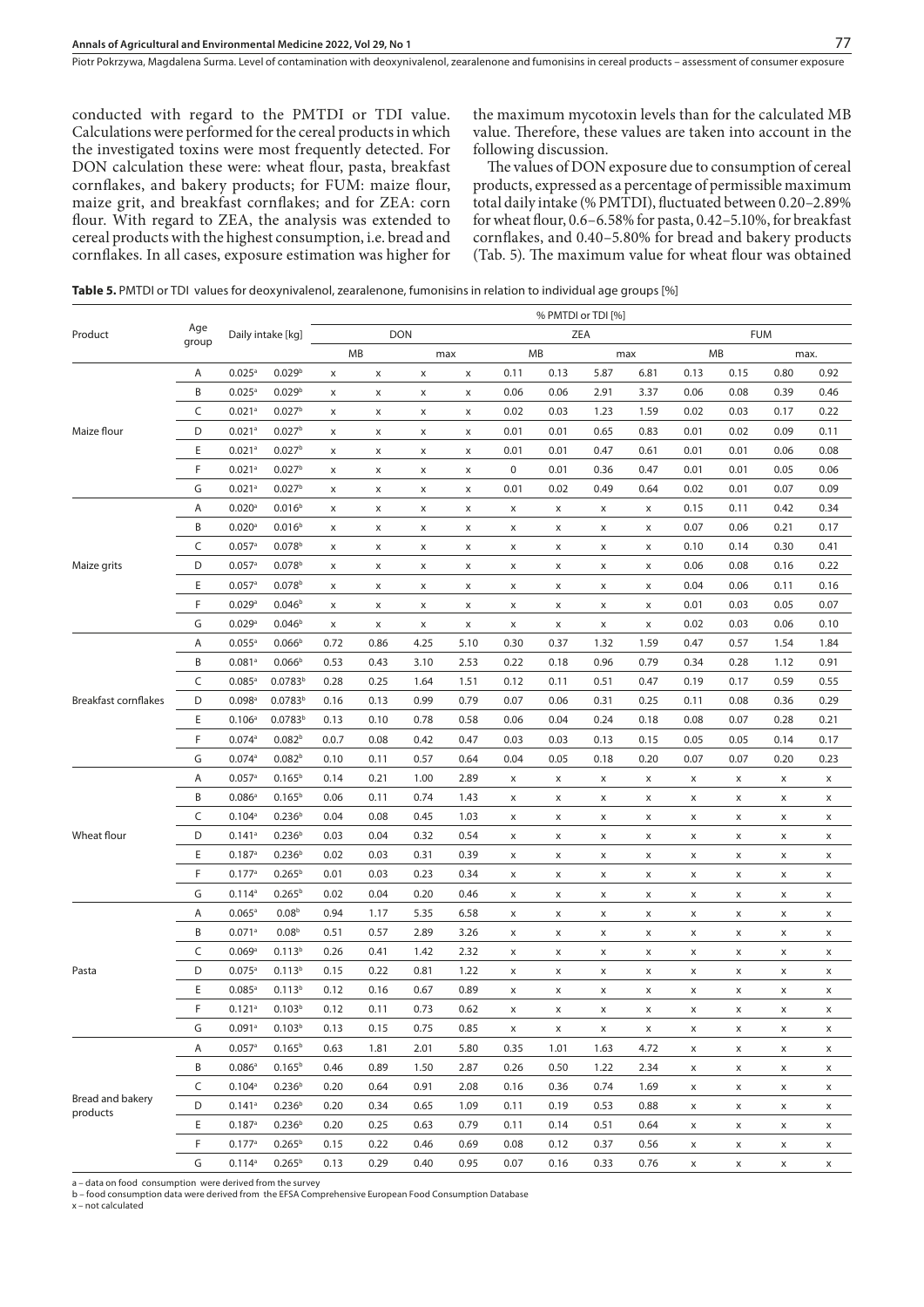for children 4–6-years-old, while the value determined for pasta was more than twice as high in this group. In the 3 oldest age groups (E, F, and G), the values determined did not exceed 1% for all products and for both consumption values.

According to Ostry et al. [25], the mean DON exposure doses were higher, ranging from 21–31% TDI (LB-UB) in children aged 4–6, from 12% – 29% TDI in men aged 18–50, and from 8% – 13% TDI in women aged 18–59. Higher values were also determined by Stanciu et al., [31] for an adult population, where the estimated intake was less than the TD: 669 ng kg<sup>-1</sup> b.w. per day (LB) and 690 ng kg<sup>-1</sup> b.w. per day (UB). The values of DON intake reported by Pleadin et al. [32] did not exceed 10% of the TDI (LB). In turn, Rodríguez-Carrasco et al, [33] set the dietary DON intake from wheat-based products at the level of 43 ng  $kg<sup>-1</sup>$  b.w. per day.

Also in the case the exposure to ZEA, the values obtained were below TDI (Tab. 5), and for the examined products ranged from 0.36% – 6.81% for maize flour, 0.33–4.72% for bread and bakery products, and 0.13–1.59% for breakfast cornflakes The highest values for all the above products occurred in the group of children aged 4–6. On the other hand, dietary ZEA exposure estimates for wheat products intended for direct human consumption in the adult Romanian population, stated by Stanciu et al. [31], were lower – 25 ng  $kg<sup>-1</sup>$  b.w. per day (UB). According to Pleadin et al. [32], ZEA intake from Croatian wheat and wheat flour did not exceed 7% TDI (LB). In Portugal, Assunção et al, [34] calculated the mean total daily ZEA intake through the consumption of 3 groups of cereal products: breakfast cornflakes, biscuits and cereal products intended for infants. The value calculated for children under 3 years of age, was 0.89 ng  $kg<sup>1</sup>$  b.w. per day. The mean exposure of vegetarians to ZEA in France was estimated by Fleury et al. [35] at the level of 5.7 ng kg<sup>-1</sup> b.w. per day at the LB, and 10.5 ng kg<sup>-1</sup> b.w. per day at the UB. The main contributors to ZEA exposure were bread and dried bakery products (23.2% – 32%, LB-UB) and pasta (from 12% – 16.3%).

Assessment of FUM exposure due to the consumption of cereal products is shown in Table 5. The values obtained for maize flour and maize grit were within the ranges of 0.50– 0.92% and 0.05–0.42% PMTDI, respectively. The highest values were noted for cornflakes (0.14–1.84% PMTDI) and, considering all products, the highest value was found for the group of children aged 4–6.

On the other hand, of all the examined mycotoxins, the exposure to FUM was the lowest. Higher average doses of FB<sub>1</sub> exposure were reported by Do et al, [36] and Huong et al. [37]. In turn, a study by Kirimker et al. [38] on DON and FUM exposure of infants and young children in Turkey, showed that the mean FUM exposure dose was 0.068 μg kg<sup>-1</sup> b.w. per day for young children, i.e. 3.4% PMTDI. The estimates in the current study are lower than the chronic exposure for the population of young children in EU Member States. In Europe, the average exposure to FUM was estimated in the range of  $0.18 - m1.65 \mu g kg^{-1}$  b.w. per day for young children [40].

# **CONCLUSIONS**

The study proved the presence of DON, ZEA and FUM in commercially available cereal products from the Malopolska Voivodeship of Poland. Levels higher than those permissible for the examined cereal products were noted in only 2 cases.

FUMs were the most commonly found *Fusarium* mycotoxins, followed by DON and ZEA. The mean exposure doses of the assessed mycotoxins, resulting from the consumption of cereal products in the selected populations, were at low levels (reaching a maximum of 6.81%) and did not exceed the TDI or PMTDI. Therefore, the observed average chronic exposure dose does not pose a health risk for consumers; however, consideration should be given to progressive climate change (warming) and its possible effect on the increased prevalence of *Fusarium* mycotoxins in cereal products. It is therefore necessary to continue monitoring for the occurrence of *Fusarium* mycotoxins in cereal products.

It should be noted that only a small number of papers are available on the contamination with DON, ZEA and FUM toxins of cereal products commercially available on the Polish market, whereas in the current study, a relatively large number of samples covering a broad assortment of the examined cereal products has been examined. Unfortunately, some limitations were also unavoidable, namely, the use of various analytical techniques by other researchers caused problems in comparing the results in the discussion. Moreover, despite the large number of examined samples, there was the small number of results (above LOQ), which caused difficulties in their interpretation.

#### **REFERENCES**

- 1. Wang L, Liao Y, Peng Z, et al. Food raw materials and food production occurrences of deoxynivalenol in different regions. Trends Food Sci Technol. 2019; 83: 41–52. https://doi.org/10.1016/j.tifs.2018.11.003
- 2. Postupolski J, Starski A, Ledzion E, et al. Exposure assessment of infants and young children on selected Fusarium toxins. Ann National Instit Hygiene. 2019; 70: 5–14. https://doi.org/10.32394/rpzh.2019.0050
- 3. Pleadin J, Vahčić N, Perši N, et al. Fusarium mycotoxins occurrence in cereals harvested from Croatian fields. Food Control. 2013; 32: 49–54. https://doi.org/10.1016/j.foodcont.2012.12.002
- 4. Stanciu O, Juan C, Berrada H, et al. Study on trichothecene and zearalenone presence in romanian wheat relative to weather conditions. Toxins. 2019; 11(3): 163–180. https://doi.org/10.3390/toxins11030163
- 5. Pokrzywa P, Cieslik E, Surma M. Effect of storage conditions on the formation of type A and B trichothecenes in cereal products. Ann Agric Environ Med. 2019; 26: 260–265. https://doi.org/10.26444/aaem/103398
- 6. Chen C, Turna NS, Wu F. Risk assessment of dietary deoxynivalenol exposure in wheat products worldwide: Are new codex DON guidelines adequately protective? Trends Food Sci Technol. 2019; 89: 11–25. https:// doi.org/10.1016/j.tifs.2019.05.002
- 7. Simsek S, Burgess K, Whitney KL, et al. Analysis of Deoxynivalenol and Deoxynivalenol-3-glucoside in wheat. Food Control. 2012; 26: 287–292. https://doi.org/10.1016/j.foodcont.2012.01.056
- 8. Latorre A, Dagnac T, Lorenzo BF, et al. Occurrence and stability of masked fumonisins in corn silage samples. Food Chem. 2015; 189: 38–44. https://doi.org/ 10.1016/j.foodchem.2014.10.156
- 9. Reisinger NN, Dohnal I, Nagl V, et al. Fumonisin B<sub>1</sub> (FB<sub>1</sub>) induces lamellar separation and alters sphingolipid metabolism of in vitro cultured hoof explants. Toxins. 2016; 8(4): 89. https://doi.org/10.3390/ toxins8040089
- 10. Kowalska K, Habrowska-Górczynska DE, Piastowska-Ciesielska AW. Zearalenone as an endocrine disruptor in humans. Environ Toxicol Pharmacol. 2016; 48: 141–149. https://doi.org/10.1016/j.etap.2016.10.015
- 11. Commission Regulation (EC) No 1881/2006 of 19 December 2006 setting maximum levels for certain contaminants in foodstuffs. L.2006; 364: 5–24.
- 12. EFSA (European Food Safety Authority) Evaluation of the increase of risk for public health related to a possible temporary derogation from the maximum level of deoxynivalenol, zearalenone and fumonisins for maize and maize products, EFSA J. 2014; 12(5): 3699. https://doi. org/10.2903/j.efsa.2014.3699
- 13. Commission Regulation (EC) No 401/2006 of 23 February 2006 laying down the methods of sampling and analysis for the official control of the levels of mycotoxins in foodstuffs. L. 2006; 70: 12–34, 2006.